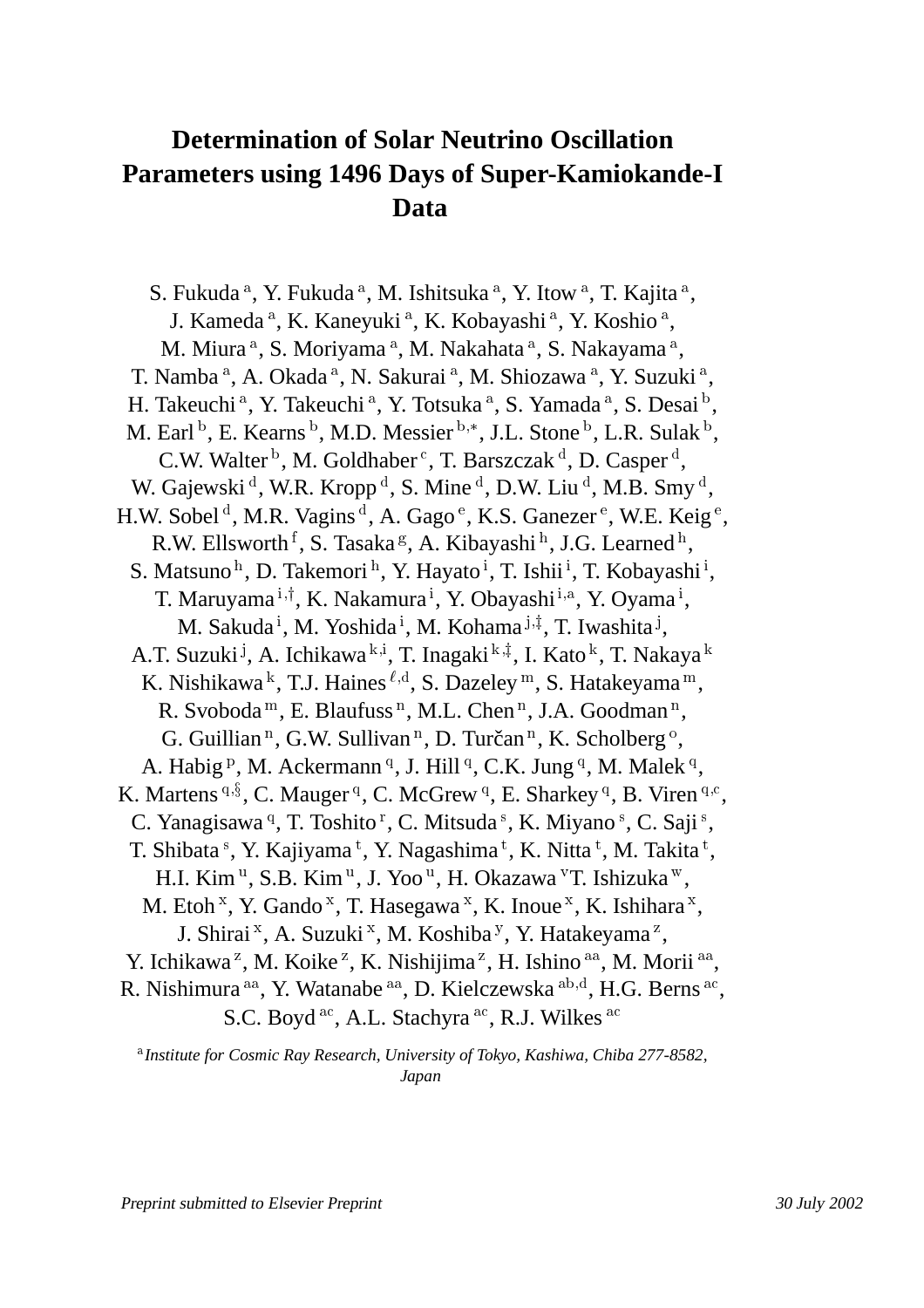*Department of Physics, Boston University, Boston, MA 02215, USA* - *Physics Department, Brookhaven National Laboratory, Upton, NY 11973, USA Department of Physics and Astronomy, University of California, Irvine, Irvine, CA 92697-4575, USA Department of Physics, California State University, Dominguez Hills, Carson, CA 90747, USA Department of Physics, George Mason University, Fairfax, VA 22030, USA Department of Physics, Gifu University, Gifu, Gifu 501-1193, Japan Department of Physics and Astronomy, University of Hawaii, Honolulu, HI 96822, USA Institute of Particle and Nuclear Studies, High Energy Accelerator Research Organization (KEK), Tsukuba, Ibaraki 305-0801, Japan Department of Physics, Kobe University, Kobe, Hyogo 657-8501, Japan Department of Physics, Kyoto University, Kyoto 606-8502, Japan Physics Division, P-23, Los Alamos National Laboratory, Los Alamos, NM 87544, USA Department of Physics and Astronomy, Louisiana State University, Baton Rouge, LA 70803, USA Department of Physics, University of Maryland, College Park, MD 20742, USA Department of Physics, Massachusetts Institute of Technology, Cambridge, MA 02139, USA Department of Physics, University of Minnesota, Duluth, MN 55812-2496, USA Department of Physics and Astronomy, State University of New York, Stony Brook, NY 11794-3800, USA Department of Physics, Nagoya University, Nagoya, Aichi 464-8602, Japan Department of Physics, Niigata University, Niigata, Niigata 950-2181, Japan Department of Physics, Osaka University, Toyonaka, Osaka 560-0043, Japan Department of Physics, Seoul National University, Seoul 151-742, Korea International and Cultural Studies, Shizuoka Seika College, Yaizu, Shizuoka, 425-8611, Japan Department of Systems Engineering, Shizuoka University, Hamamatsu, Shizuoka 432-8561, Japan Research Center for Neutrino Science, Tohoku University, Sendai, Miyagi 980-8578, Japan The University of Tokyo, Tokyo 113-0033, Japan Department of Physics, Tokai University, Hiratsuka, Kanagawa 259-1292, Japan Department of Physics, Tokyo Institute for Technology, Meguro, Tokyo 152-8551, Japan Institute of Experimental Physics, Warsaw University, 00-681 Warsaw, Poland* -*Department of Physics, University of Washington, Seattle, WA 98195-1560, USA*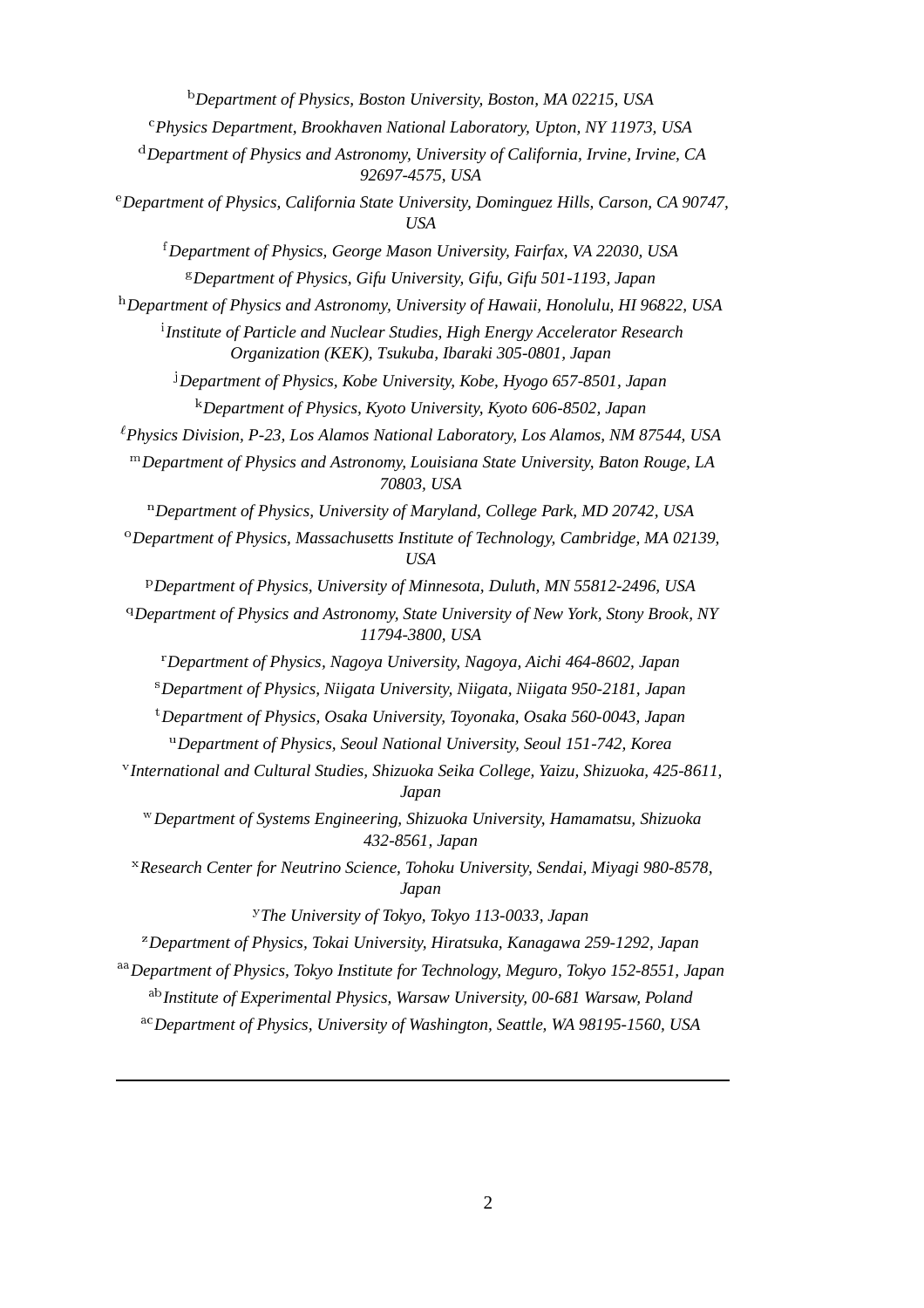#### **Abstract**

A number of different fits to solar neutrino mixing and mass square difference were performed using 1496 days of Super-Kamiokande-I's solar neutrino data. These data select two allowed areas at large neutrino mixing when combined with either the solar <sup>8</sup>B flux prediction of the standard solar model or the SNO interaction rate measurements. A global fit combining SK data with the solar neutrino interaction rates measured by Homestake, SNO, Gallex/GNO and SAGE prefers a single allowed area, the Large Mixing Angle solution, at the 98.9% confidence level. The mass square difference  $\Delta m^2$  between the two mass eigenstates ranges from about 3 to  $19 \times 10^{-5}$ eV<sup>2</sup>, while the mixing angle  $\theta$  is in the range of  $\tan^2 \theta \approx 0.25-0.65$ .

Keywords: neutrino, solar neutrino, Super-Kamiokande

## **1 Solar Neutrino Oscillations**

While a number of previous solar neutrino experiments  $[1-4]$  have measured a smaller neutrino interaction rate than that predicted by the Standard Solar Model (SSM) [5], in 1996 Super-Kamiokande (SK) began collecting data of unprecedented precision and quantity. In addition to a reduced interaction rate of solar  ${}^{8}B$  neutrinos (originating from  $\beta^{+}$  decay of  ${}^{8}B$  nuclei) with electrons in the detector, SK measured with high precision the spectrum of the recoiling electrons as well as time variations of this reduced rate [6].

Neutrino flavor oscillations are able to explain all observed solar neutrino interaction rates, including the rate difference between SK and SNO [7]. The large neutrino flavor mixing between the second and third generation inferred from atmospheric neutrino data [8] in conjunction with the absence of an oscillation signal in the CHOOZ reactor neutrino experiment [9] (which is sensitive to oscillations in a similar region of mass square difference) requires a small component of one of the three mass eigenstates to the electron flavor eigenstate. Solar neutrino oscillations can therefore be approximated by a two-neutrino description with the parameters  $\theta$  (mixing angle) and  $\Delta m^2$  (difference in mass square). The mass eigenstate  $m_1$  ( $m_2$ ) is chosen to have the smaller (bigger) mass <sup>1</sup>. Therefore,  $\Delta m^2 = m_2^2 - m_1^2$  is always positive and the mixing angle ranges between 0 and  $\pi/2$ . For  $\Delta m^2$  between  $10^{-8}$ eV<sup>2</sup> and  $10^{-3}$ eV<sup>2</sup>, matter densities in the sun and the earth can strongly affect the oscillation probability. Consequently, the symmetry of the vacuum oscillation probability around  $\theta = \pi/4$  is broken. For  $\theta < \pi/4$ , resonant enhancement of the oscillations (MSW effect [10]) can occur in the sun, while for  $\theta > \pi/4$ , an anti-resonance can suppress the oscillations. Since matter-dominated solutions usually don't occur for  $\theta > \pi/4$ , we have not shown this "dark side" of the parameter space in previous reports. Below  $10^{-9}$ eV<sup>2</sup>, the oscillation probability is more affected by the oscillation phase than by matter effects. A logarithmic scale of the variable  $\tan^2 \theta$  illustrates the mirror symmetry of the vacuum region (below  $\approx 4 \cdot 10^{-10}$ eV<sup>2</sup>) at the maximal mixing line. Figure 1 (a) shows the experimentally allowed areas using various measurements.

<sup>&</sup>lt;sup>1</sup> Alternatively, it is possible to call the mass eigenstate  $m_1$  ( $m_2$ ) which has the larger coupling to electrons (muons). In that case,  $\theta$  ranges between 0 and  $\pi/4$  and  $\Delta m^2$  might be negative. The oscillation probability remains invariant under the transformation  $\theta' = \frac{\pi}{2} - \theta$  and  $\Delta m^{2} = -\Delta m^2$ .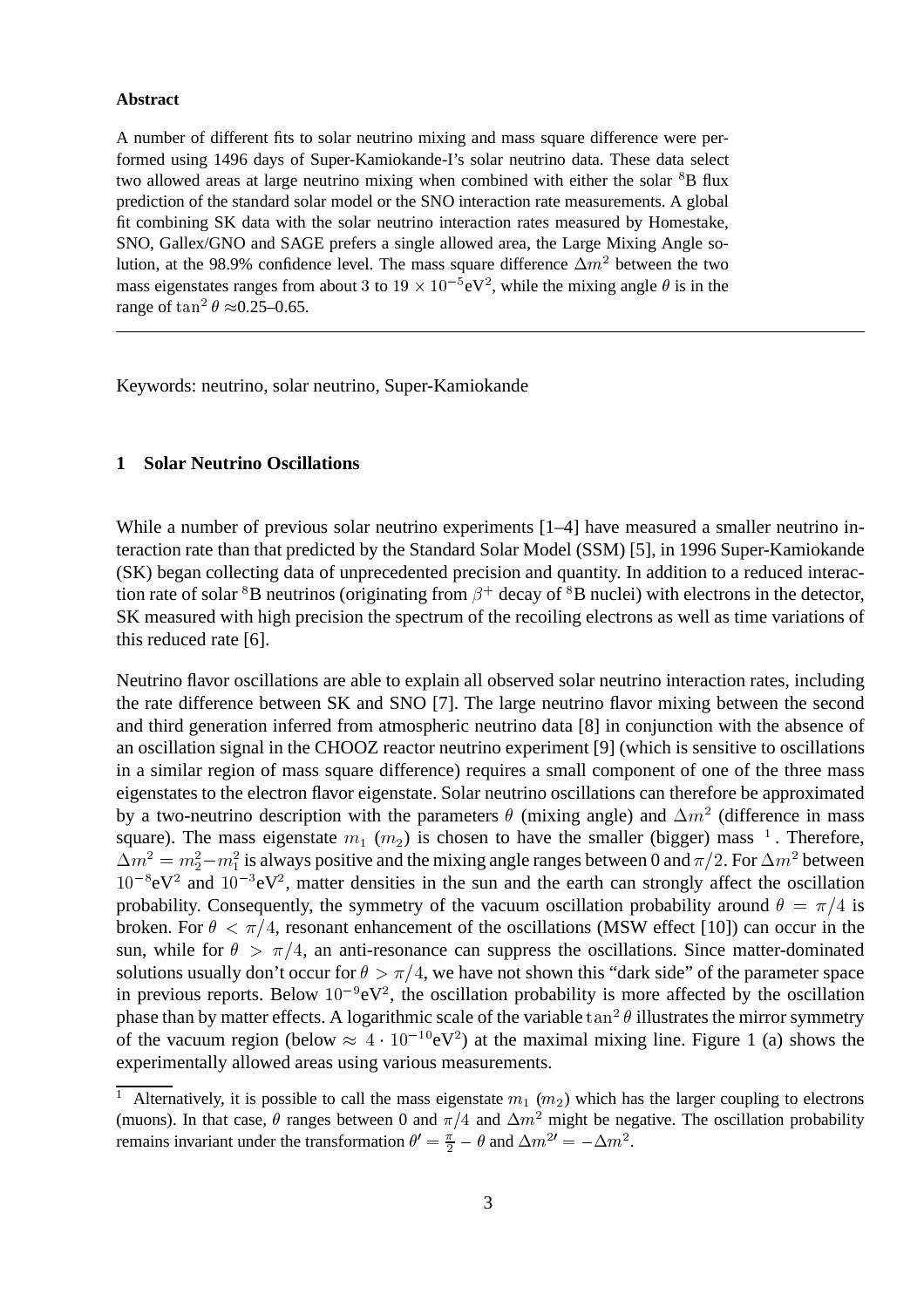In addition to the suppression of the  $\nu_e$  rates, neutrino oscillations also produce other neutrino flavors. Furthermore, they can induce distortions of the neutrino spectrum and time variations of the solar neutrino fluxes. In the MSW region, the time variations arise from matter effects inside the earth (daily variations). In the vacuum regions, the time variations are the consequence of the change of the oscillation phase due to the yearly variation of the oscillation baseline – the distance between the sun and the earth.

In this paper we report on the new SK data set of 1496 days, which represents the completion of the analysis of all the data from Super-Kamiokande-I. Previous SK energy spectrum and time-variation measurements ruled out large regions of the oscillation parameter space allowed by other experiments [11]. In particular, all the allowed parameter space for oscillations into a purely sterile neutrino was strongly disfavored. When combined with the SSM, these measurements also restricted  $\tan^2 \theta$  to be bigger than about 0.2. Our final data set confirms our previous measurements and further constrains the range of possible oscillation parameters.

Even stronger constraints can be obtained by combining SK results with the rate measurements of other experiments. In particular, the combination of SNO's measurement of the solar  ${}^{8}B \nu_{e}$  interaction rate [12] with the SK rate yields additional information [7,13] about <sup>8</sup>B flavor conversion, since SK also has sensitivity to other active neutrino flavors. If the  $\nu_e$  survival probability is moderately small for <sup>8</sup>B neutrinos (less than about 50%) then SK can observe a significant excess due to the presence of other active species in its precise measurement of the elastic scattering rate. A similar signature can be observed in the combination of SK and the Homestake rate. In this case, however, the lower energy threshold of Homestake and its resulting sensitivity to other than  ${}^{8}B$  neutrinos lead to an ambiguity between spectral distortion and appearance signatures and therefore to a larger uncertainty in the observed excess.

## **2 Parameter Estimation for Two-Neutrino Oscillations**

Without SK data, the strongest constraint of the parameters is a  $\chi^2$  fit to the charged-current neutrino rates from Gallex/GNO, SAGE (combined into a single "Gallium" rate), Homestake ("Chlorine") and SNO experiments  $\lfloor \cdot \rfloor$ . The light gray areas of Figure 1 (b) use only these three rates and their SSM-based predictions. The regions can be understood as the "overlap" of the three allowed regions of Figure 1 (a). Above  $\Delta m^2 \approx 10^{-5}$ eV<sup>2</sup> near  $\tan^2 \theta = 1$  (maximal mixing) all three regions meet and form the large mixing angle (LMA) solution. The small mixing angle solution (SMA) is the "crossing point" of the Gallium region and the Chlorine region and lies between  $\Delta m^2 \approx 10^{-6} eV^2$ and  $10^{-5}$ eV<sup>2</sup> at  $\tan^2 \theta \approx 10^{-3}$ . The LOW solution is the large  $\Delta m^2$  part of the extensive region(s) between  $\approx 10^{-7}$ eV<sup>2</sup> and  $10^{-9}$ eV<sup>2</sup>, while the lower part of this region is called the quasi-vacuum (quasi-VAC) solution. Finally, the vacuum solutions (VAC) are found below  $\approx 10^{-10}$ eV<sup>2</sup>. All regions have similar  $\chi^2$  (though the LOW fits are slightly worse with  $\chi^2 > \chi^2_{\text{min}} + 3.1$ ).

SK data breaks the degeneracy in  $\chi^2$  of these regions by analyzing the shape of the "zenith angle spectrum" [11] which combines spectrum and daily variation analyses. Here we utilize the zenith angle spectrum from the entire SK-I data set collected between May 31st, 1996 and July 15th, 2001 (1496 live days). The numerical results are listed in Tables 1 and 2. There is no indication of spectral distortion, the  $\chi^2$  to an undistorted spectrum is 4.6 for 7 degrees of freedom (71% C.L.). No significant daily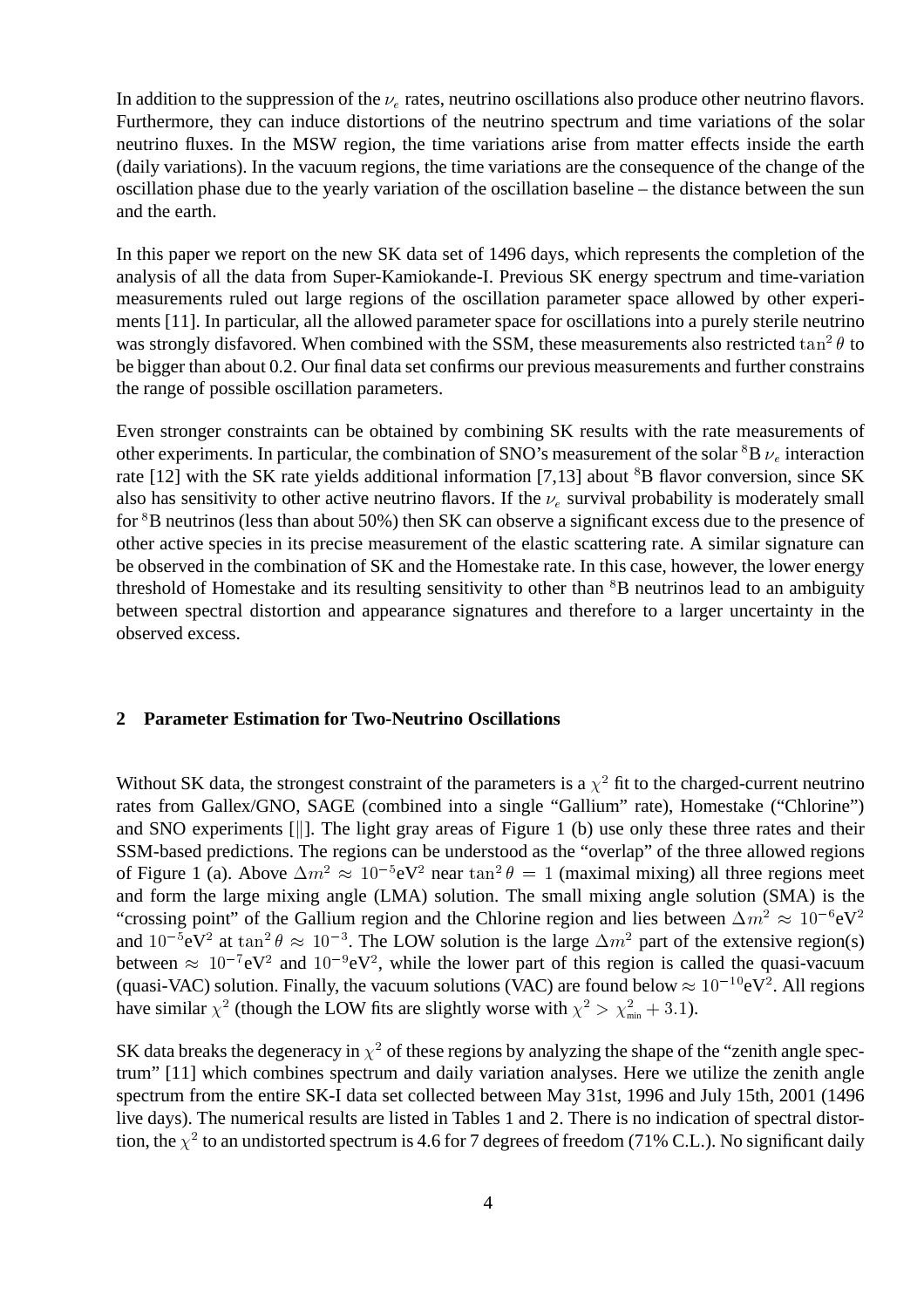variation is found, the day/night rate asymmetry is  $A_{\text{DN}} = \frac{Day-Night}{0.5(Day+Night)} = -0.021 \pm 0.020(\text{stat}) \frac{+0.013}{-0.012}(\text{syst}).$ The gray excluded regions of Figure 2 (a) are the result of the zenith angle spectrum fit. The SMA and VAC regions are excluded since they require a distorted <sup>8</sup>B neutrino spectrum. The lower part of the LMA and the upper part of the LOW solution predict daily variations and are therefore disfavored. The excluded areas are independent of the SSM neutrino fluxes. While the SK zenith angle spectrum shape is best described by quasi-VAC solutions, LMA fits have similar  $\chi^2$ .

Since there is no indication of a distortion of the SK zenith spectrum, an analysis of the zenith spectrum shape alone can only yield excluded regions. However, if the  ${}^{8}B$  flux is known, the SK rate can be predicted. Then, the zenith spectrum shape can be combined with the SK rate into a single measurement. Figure 2(b) shows the allowed regions using SK rate and zenith angle spectrum in combination with the <sup>8</sup>B flux prediction and uncertainty of the SSM. Unlike other experiments, whose allowed areas are shown in Figure 1 (a), SK allows only large mixing at 95% C.L, and there are two allowed regions: the LMA and quasi-VAC solution.

### **3 Combination of Super-Kamiokande Data with Other Experiments**

A comparison between the SK rate and SNO's charged-current rate [12] yields another <sup>8</sup>B flux constraint which is independent of the SSM, so a combination of the SK rate and zenith angle spectrum with the SNO charged-current rate need not rely on any neutrino flux prediction [13]. The SK rate of  $0.465^{+0.015}_{-0.013} \times$ SSM (see Table 1) exceeds the SNO charged-current rate [12] of  $0.349^{+0.023}_{-0.022} \times$ SSM, by about  $4.5\sigma$ . If this is interpreted as an appearance signal of other active neutrino flavors, these flavors contribute about 25% to the SK rate and 70% to the  ${}^{8}B$  flux (the  $\nu - e$  elastic scattering cross section for the other flavors is six to seven times smaller than for  $\nu_e$ ). As a consequence of this appearance signal, the two allowed regions (dashed-dotted lines) of Figure 3 (a) result from a combined fit: a LMA and a quasi-VAC solution. If the SNO neutral-current rate is used as well, the quasi-VAC solutions are disfavored as seen in Figure 3 (a) (gray shaded areas).

To constrain the quasi-VAC region below the LOW solution, it is necessary to add the Gallium [3,4]  $(74.8^{+5.1}_{-5.0}$  SNU or  $0.584^{+0.040}_{-0.039}$  × SSM) and Chlorine rates [1] (2.56  $\pm$  0.23 SNU or  $0.337\pm0.030$  × SSM) to the fit. Such a global fit is still not influenced by the  ${}^{8}B$  and *hep* neutrino (arising from  ${}^{3}He+p\rightarrow {}^{4}He+e^+ +\nu_e$ ) flux predictions of the SSM, which suffer from the largest uncertainties. However, it relies on the other SSM neutrino fluxes, in particular the <sup>7</sup>Be flux (10% uncertainty) and the neutrino fluxes of the CNO cycle ( $\approx 20\%$  uncertainty). Those fluxes contribute [5] about 15% (<sup>7</sup>Be) and 6% (CNO) to the Chlorine rate and 27% ( ${}^{7}Be$ ) and 7% (CNO) to the Gallium rate in the SSM. The allowed areas of this global fit shown in Figure 3 (b) looks quite different when compared with the fit without SK data displayed in Figure 1 (b): only the upper part of the LMA survives.

Table 3 compares the four smallest local minima of the  $\chi^2$  describing the global fit. The best fit is located in the upper LMA area. The <sup>8</sup>B flux resulting from this fit is somewhat higher than expected by the SSM  $(5.05_{-0.81}^{+1.01} \times 10^6/cm^2$  s) but well within the uncertainty. The *hep* flux is considerably higher than expected by the SSM (9.3  $\times$  10<sup>3</sup>/cm<sup>2</sup>·s); however, the uncertainty of this prediction is thought to be very large. The fit agrees with the SK zenith angle spectrum moderately well and easily accommodates the Gallium, SK and SNO rates, though the predicted Chlorine rate is about  $2\sigma$  too high. This worsens the otherwise very good best fit  $\chi^2$ .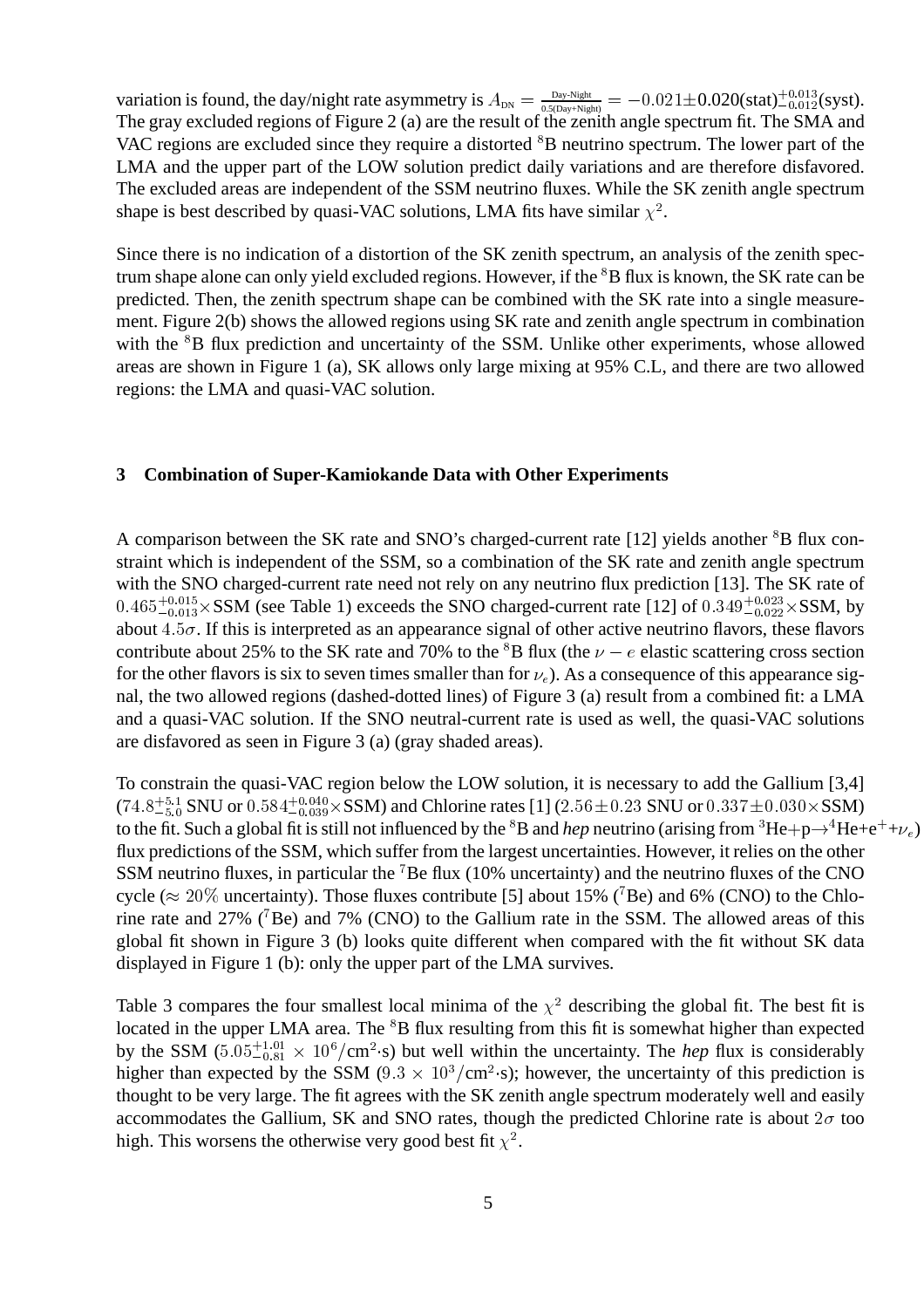The quasi-VAC solution describes the SK zenith angle spectrum slightly better than the LMA does, however, the rates do not fit well. The resulting best fit  ${}^{8}B$  flux falls  $1.5\sigma$  short of the SSM prediction. The surviving (at 99% C.L.) LOW solution fits the rates about as poorly as the quasi-VAC solution. The SK zenith angle spectrum fits LOW worse than it does either LMA or quasi-VAC. The lack of zenith angle variation in the SK data reduces the  $\Delta m^2$  (usually around  $10^{-7}$ eV<sup>2</sup>) and worsens the LOW best fit which is already under pressure from the rates.

At around the  $3.5\sigma$  level a small mixing angle solution appears. The mixing angle is about a factor of four smaller than the usual SMA. For any given <sup>8</sup>B flux, such a small mixing angle region can be defined by the crossing of the Gallium and the Chlorine allowed areas; those two rates therefore automatically fit very well. In case of the classic SMA, the SK spectral data lack the predicted distortion. As a consequence, the region gets shifted towards smaller mixing, and even then the SK zenith angle spectrum considerably (about 3.5  $\sigma$ ) disfavors this fit. Due to the reduced mixing angle, the predicted SNO charged-current rate is more than  $2\sigma$  above the measurement. Consequently, small mixing is excluded at the  $3.5\sigma$  level.

Figure 4 shows a close up view of the LMA region. The combined fits described above treat the  ${}^{8}B$ flux as a free parameter, which is only constrained by the solar neutrino experiments. If the SSM prediction of this flux is used (dashed-dotted line), the quasi-VAC, LOW and small mixing solutions are further disfavored: the quasi-VAC solution is then excluded at 99.4% C.L., LOW at 99.1% C.L. and small mixing at 99.96% C.L. If the SNO measurements are removed from the fit (dashed lines), LMA is still favored. Quasi-VAC solutions appear then at 95% C.L, LOW solutions at 97% C.L. and small mixing solutions at 93% C.L. If the radio-chemical measurements (Gallium and Chlorine) are ignored (dotted lines, or see Figure 3 a), LOW solutions appear at 92% C.L., quasi-VAC at 84% C.L. and small mixing solutions at 99.99% C.L.

### **4 Conclusion**

The combined fit to the charged-current interaction rates measured by several experiments result in many allowed regions of neutrino mixing and mass square difference: LMA, SMA, LOW, quasi-VAC and VAC solutions. The absence of spectral distortion and daily variations of the SK solar neutrino interaction rate strongly constrains these regions rejecting SMA, LOW and VAC solutions at 95% C.L., while leaving only the higher mass square difference LMA and the quasi-VAC region. When combined with the SK interaction rate and either the SSM prediction of the <sup>8</sup>B flux or the SNO rates, large neutrino mixing is selected. When Gallium, Chlorine and SNO data are combined with SK data, only the higher mass square difference LMA solutions remain at 98.9% C.L. Thus the combined results of all solar neutrino experiments can be used to determine a *unique* region of oscillation parameters that explains the famous solar neutrino problem.

#### **Acknowledgments**

We gratefully acknowledge the cooperation of the Kamioka Mining and Smelting Company. The Super-Kamiokande detector has been built and operated from funding by the Japanese Ministry of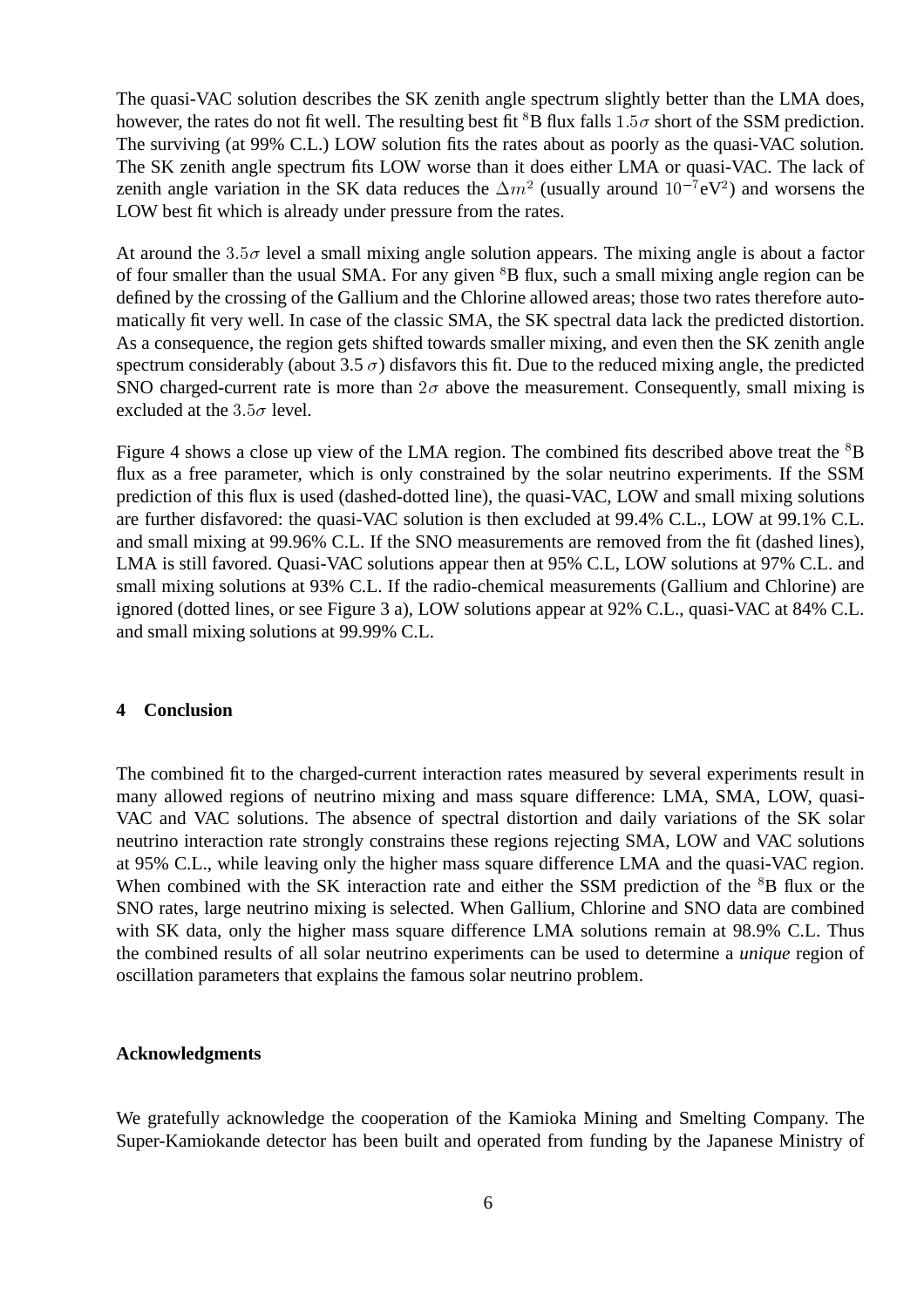Education, Culture, Sports, Science and Technology, the U.S. Department of Energy, and the U.S. National Science Foundation.

## **References**

- [\*] Present address: Harvard University, Cambridge, MA 02138, USA
- [ $\dagger$ ] Present address: Enrico Fermi Institute, University of Chicago, Chicago, IL 60637, USA
- [] Present address: The Institute of Physical and Chemical Reasearch (RIKEN), Wako, Saitama 351-0198, Japan
- [§] Present address: Department of Physics, University of Utah, Salt Lake City, UT 84112, USA
- [1] B.T. Cleveland et al., *Astrophys. J.* **496**, 505 (1998).
- [2] Y. Fukuda et al., *Phys. Rev. Lett.* **77**, 1683 (1996).
- [3] E. Bellotti, *Nucl. Phys.* B*(Proc. Suppl.)* **91**, 44 (2001); W. Hampel et al., *Phys. Lett.* B **388**, 364 (1996); P. Anselmann et al., *Phys. Lett.* B **342**, 440 (1995).
- [4] V. Gavrin, *Nucl. Phys.* B*(Proc. Suppl.)* **91**, 36 (2001); J.N. Abdurashitov et al., *Phys. Lett.* B **328**, 234 (1994).
- [5] J.N. Bahcall, M.H. Pinsonneault, S. Basu, *Astrophys. J.* **555**, 990 (2001).
- [6] S. Fukuda et al., *Phys. Rev. Lett.* **86**, 5651 (2001).
- [7] Q.R. Ahmad et al. *Phys. Rev. Lett.* **87**, 71301 (2001).
- [8] Y. Fukuda et al., *Phys. Rev. Lett.* **81**, 1562 (1998).
- [9] M. Apollonio, *Phys. Lett.* B **466**, 415 (1999).
- [10] S.P. Mikheyev and A.Y. Smirnov, *Sov. Jour. Nucl. Phys.* **42**, 913 (1985); L. Wolfenstein, *Phys. Rev.* D **17**, 2369 (1978).
- [11] S. Fukuda et al., *Phys. Rev. Lett.* **86**, 5656 (2001).
- [12] Q.R. Ahmad et al. *nucl-ex/0204008* (2002).
- [13] M. Smy in *Neutrino Oscillations in Venice*, ed. M. Baldo Ceolin, (Venezia, 2001) 35.
- [] A detailed discussion of this uncertainty will be published elsewhere.
- [ $\parallel$ ] As we prepared this paper, SNO announced new results on its charged- and neutral-current rates, which assumes an undistorted  ${}^{8}B \nu_e$  spectrum. In particular, the neutral-current rate can be strongly influenced by such spectral distortions. At present, the SNO measurement of this spectrum cannot be used to extract neutral-current and charged-current rates for distorted spectra, since the systematic uncertainties have not yet been given as a function of energy. As a consequence, we do not use the neutral-current rate in oscillation fits excluding SK data. In combined fits including the SK recoil electron spectrum, the distortions are small in the regions which are allowed by SK data.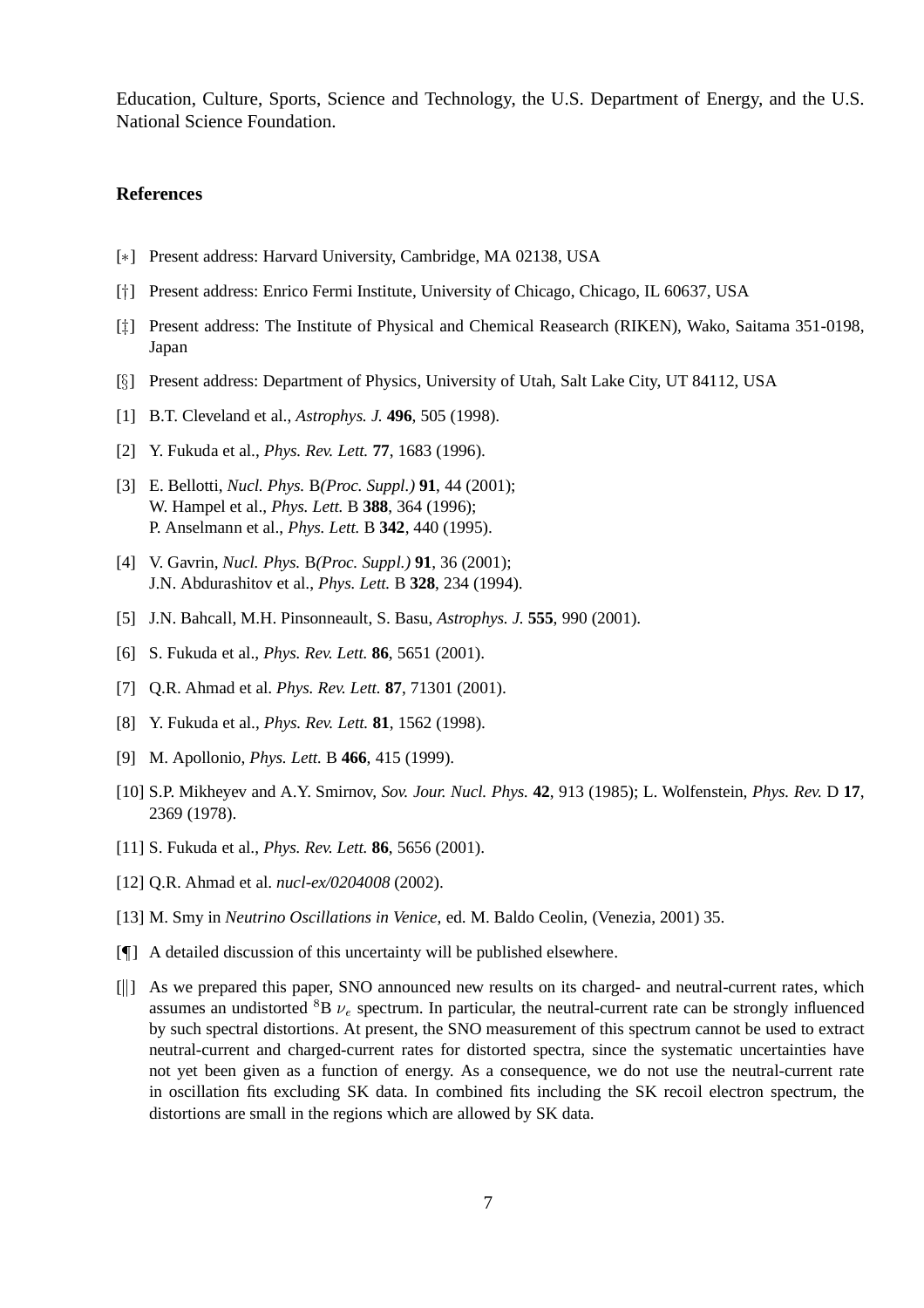# **Figures**



Fig. 1. (a) Allowed areas from other experiments measuring the solar  $\nu_e$  flux. The shaded area uses only Homestake data, while the hatched area uses only the SNO charged-current rate. Overlaid (inside dashed lines) is the region allowed by Gallex/GNO and SAGE. (b) Allowed regions from a combined fit to these charged-current rates. All contours in this and other figures are 95% C.L.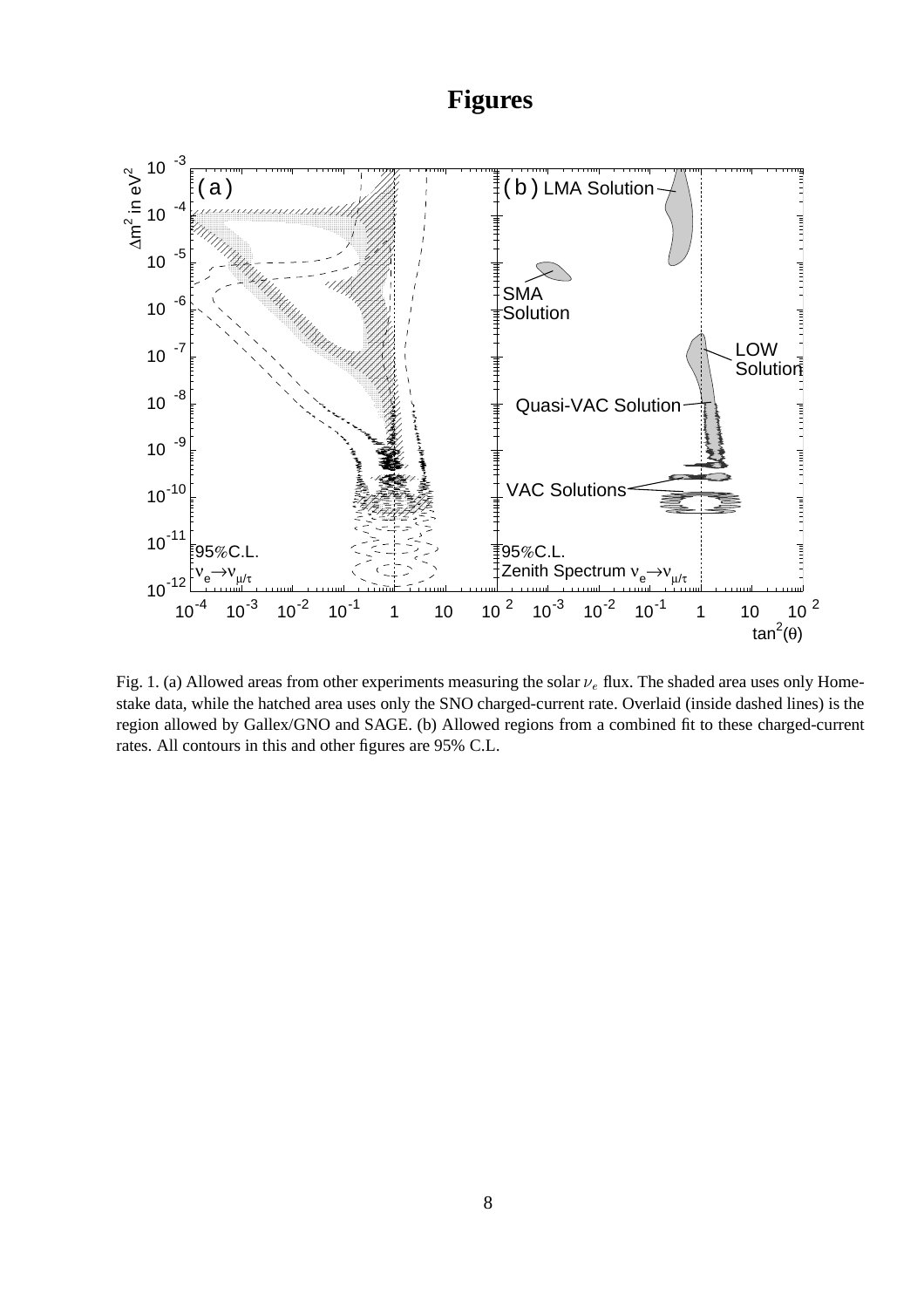

Fig. 2. (a) SSM flux independent excluded areas (gray) using the SK zenith spectrum shape alone overlaid with the allowed regions of Figure 1 (b) in light gray. The overlap of both is shaded dark gray. (b) Allowed areas using only SK data and the SSM  ${}^{8}B$  neutrino flux prediction. Both allowed regions indicate large neutrino mixing.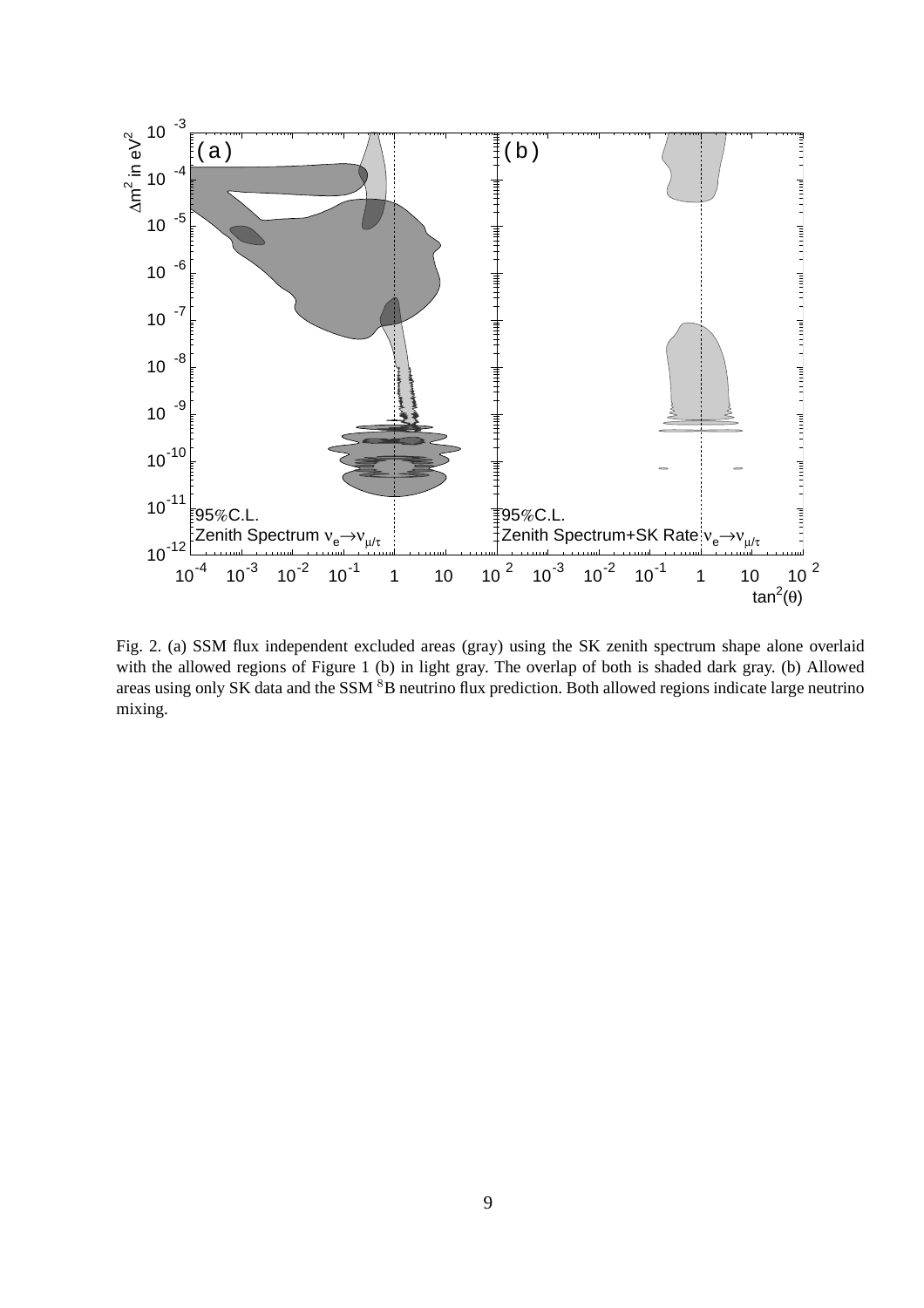

Fig. 3. Solar neutrino oscillation parameter constraints from combined fits using the SK zenith spectrum and rate and other experimental rates. (a) SK and SNO combined fit. The dashed-dotted lines indicate the allowed area if the SNO neutral-current rate is removed from the fit. (b) The combined fit to SK data and all rates favor the LMA solution. The best fit point is indicated by the asterisk. All fits are independent of the SSM <sup>8</sup>B flux and *hep* flux.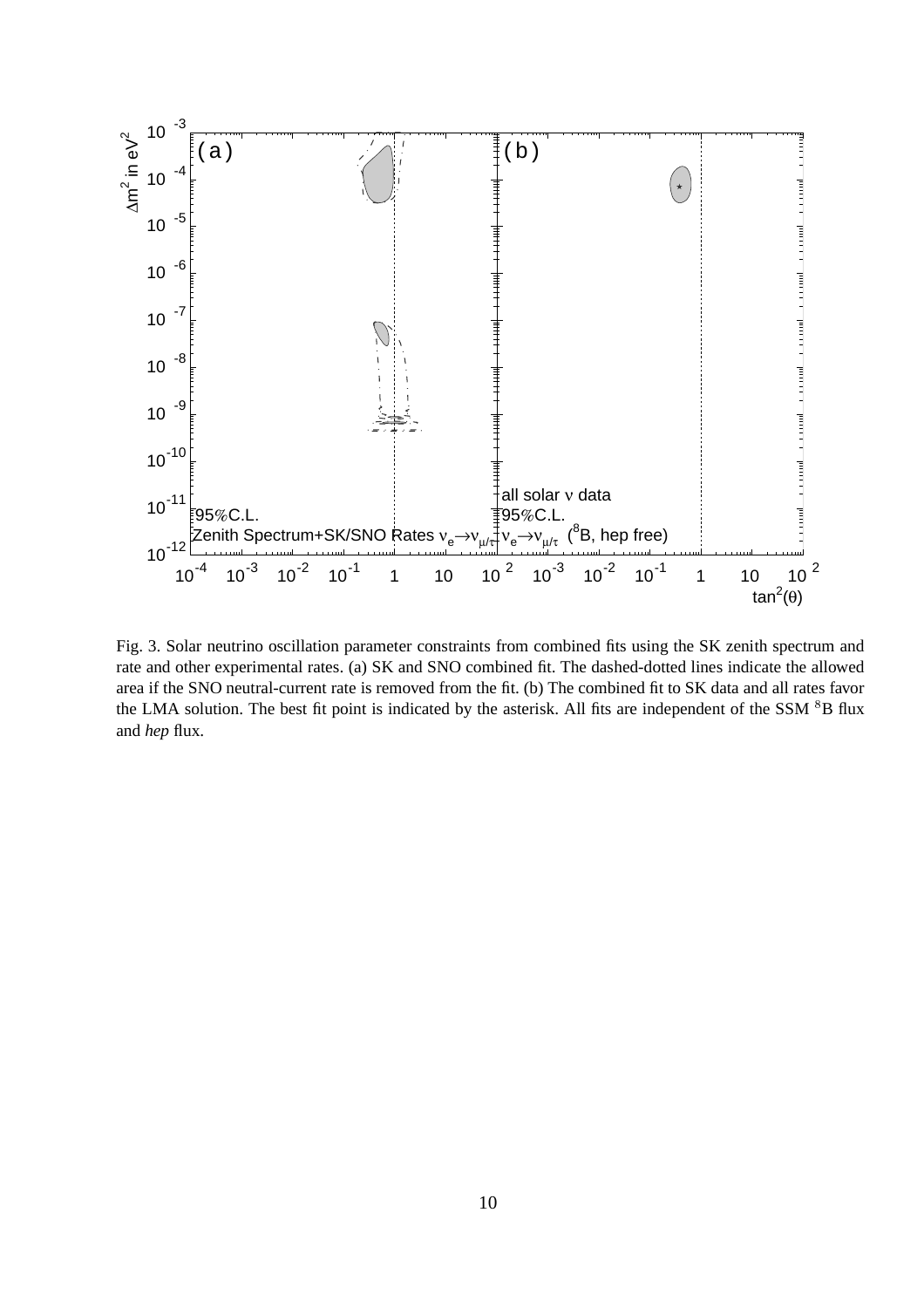

Fig. 4. Magnified view of the LMA solution. Note the linear scale of the x-axis. The 95% C.L. contours are obtained from the global fit with (dashed, dotted and dashed-dotted lines) and without (gray shaded area) using the SSM <sup>8</sup>B flux calculation. The dashed-dotted lines include all experimental information, while the dashed (no SNO rates) and dotted lines (no radio-chemical rate measurements) do not.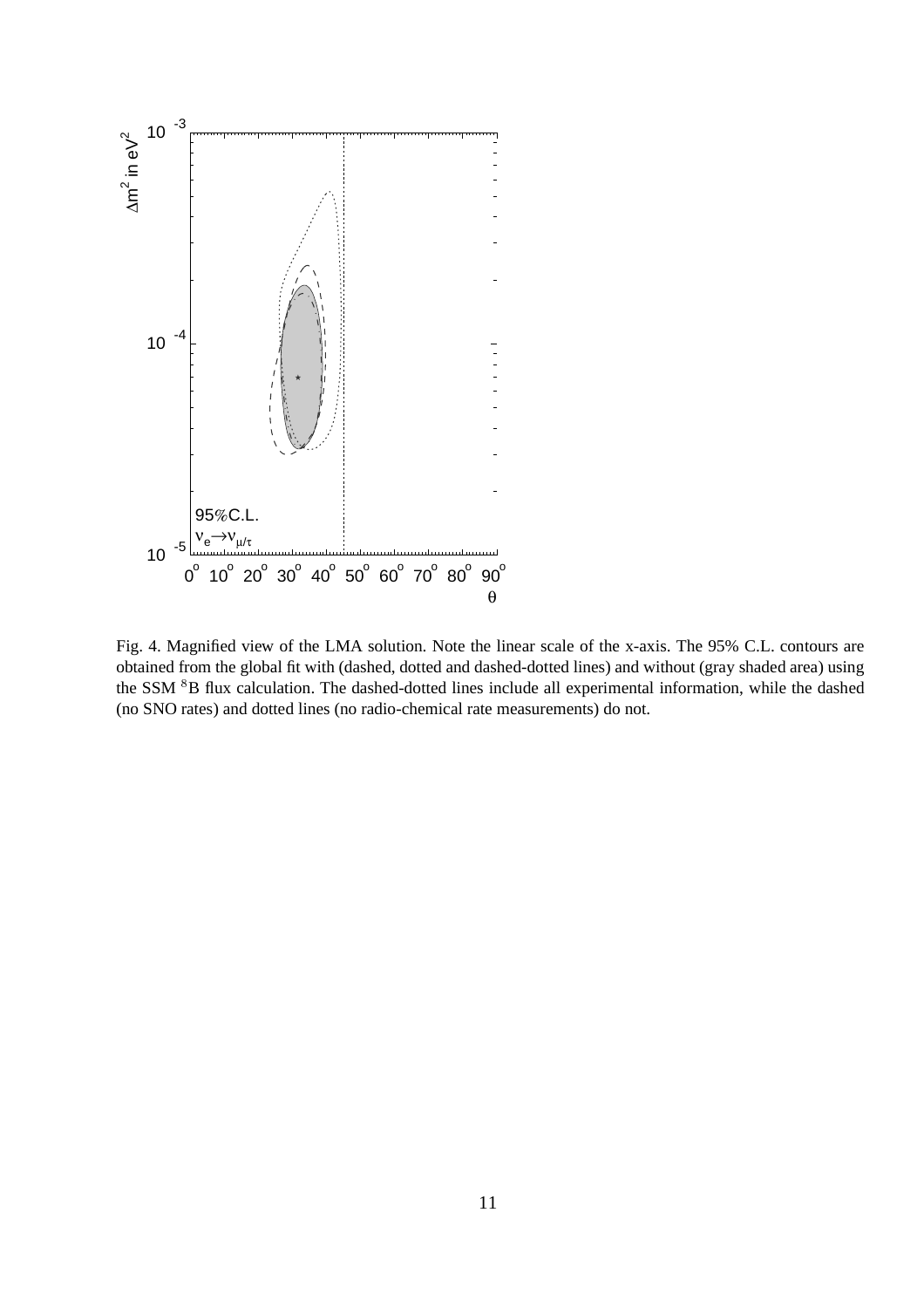## **Tables**

Table 1

SK rate and uncertainty for eight energy bins. The rates and statistical and systematic uncertainties (of the spectrum shape) in the third column are presented in units of SSM expectation. These systematic uncertainties are assumed to be uncorrelated in energy. The uncertainties in the fourth (uncertainty of the <sup>8</sup>B neutrino spectrum), fifth (uncertainty of the energy scale of 0.64%) and sixth column (uncertainty of the energy resolution of 2.5%) are fully correlated in energy (but uncorrelated with each other). The combined uncertainty (last row) is based on the sum of all bins of the zenith angle spectrum. The combined rate has an additional systematic uncertainty of  $\sigma_{SK} = ^{+2.9}_{-2.6}$  % [ $\llbracket \cdot \right|$  (excluding  ${}^8B$  shape, energy scale and resolution), which was added to the uncorrelated systematic uncertainties of the spectrum shape.

| Bin            | Range [MeV]    | $Rate \pm stat \pm syst$ [SSM]                                  | <sup>8</sup> B Spectrum | E-Scale               | E-Resol.             |
|----------------|----------------|-----------------------------------------------------------------|-------------------------|-----------------------|----------------------|
| $\mathbf{1}$   | $5.0 - 5.5$    | $0.467 \pm 0.040 \begin{array}{c} +0.017 \\ -0.014 \end{array}$ | $^{+0.04}_{-0.02}\%$    | $^{+0.09}_{-0.01}\%$  | $^{+0.23}_{-0.21}\%$ |
| 2              | $5.5 - 6.5$    | $0.458 \pm 0.014 \pm 0.007$                                     | $\pm 0.1\%$             | $\pm 0.2\%$           | $\pm 0.2\%$          |
| 3              | $6.5 - 8.0$    | $0.473 \pm 0.008 \pm 0.006$                                     | $\pm 0.4\%$             | $\pm 0.6\%$           | $\pm 0.2\%$          |
| $\overline{4}$ | 8.0-9.5        | $0.460 \pm 0.009 \pm 0.006$                                     | $\pm 0.9\%$             | $\pm 1.3\%$           | $\pm 0.1\%$          |
| 5              | $9.5 - 11.5$   | $0.463 \pm 0.010 \pm 0.006$                                     | $^{+1.7}_{-1.6}\%$      | $^{+2.5}_{-2.4}\%$    | $\pm 0.2\%$          |
| 6              | $11.5 - 13.5$  | $0.462 \pm 0.017 \pm 0.006$                                     | $^{+3.1}_{-2.7}\%$      | $^{+4.4}_{-4.1}\%$    | $\pm 1.1\%$          |
| 7              | $13.5 - 16.0$  | $0.567 \pm 0.039 \pm 0.008$                                     | $^{+5.1}_{-4.2}\%$      | $^{+7.0}_{-6.4}$ %    | $\pm 3.2\%$          |
| 8              | 16.0-20.0      | $0.555 \pm 0.146 \pm 0.008$                                     | $^{+7.7}_{-5.6}\%$      | $^{+10.6}_{-9.6}\,\%$ | $^{+8.4}_{-7.9}\%$   |
|                | Comb. 5.0-20.0 | $0.465 \pm 0.005$ <sup>+0.014</sup>                             | $^{+1.2}_{-1.0}\%$      | $^{+1.7}_{-1.6}\%$    | $\pm 0.3\%$          |

Table 2

Subdivision of bins 2–7 according to the solar zenith angle  $\theta_z$ . The range of  $\cos \theta_z$  is given for each bin:  $\cos \theta_z$  < 0 is 'Day' and  $\cos \theta_z$  > 0 is 'Night' ('Mantle' and 'Core'). Due to the geographic location of SK, no data can be obtained for  $|\cos \theta_z| > 0.974$ . The rates are given in units of  $0.001 \times$ SSM. Only statistical uncertainties are quoted. All systematic uncertainties (see Table 1) are assumed to be fully correlated in zenith angle.

|                | Day             |               |               | Mantle        |               |               | Core           |
|----------------|-----------------|---------------|---------------|---------------|---------------|---------------|----------------|
| Bin            | $-0.974 - 0$    | $0.00 - 0.16$ | $0.16 - 0.33$ | $0.33 - 0.50$ | $0.50 - 0.67$ | $0.67 - 0.84$ | $0.84 - 0.974$ |
| $\overline{2}$ | $453 + 20$      | $442 + 53$    | $379 + 49$    | $472 + 45$    | $522 + 45$    | $503 + 49$    | $426 + 52$     |
| 3              | $474 + 12$      | $530 + 34$    | $506 \pm 30$  | $438 + 26$    | $478 + 26$    | $451 + 28$    | $439 + 31$     |
| $\overline{4}$ | $448 + 13$      | $463 + 36$    | $470 + 33$    | $462 + 29$    | $509 + 29$    | $461 \pm 32$  | $451 + 35$     |
| 5              | $453 + 15$      | $449 + 40$    | $502 + 38$    | $451 + 32$    | $473 + 32$    | $477 + 35$    | $483 + 40$     |
| 6              | $477 + 25$      | $509 + 67$    | $351 + 55$    | $391 + 49$    | $498 + 53$    | $434 + 56$    | $521 \pm 64$   |
| 7              | $511 \pm 54$    | $570 \pm 150$ | $831 \pm 167$ | $694 \pm 131$ | $665 \pm 127$ | $441 \pm 118$ | $469 \pm 131$  |
| $1-8$          | $459.9 \pm 6.7$ | $483 \pm 18$  | $476 + 17$    | $451 \pm 15$  | $496 \pm 15$  | $467 + 16$    | $456 + 17$     |